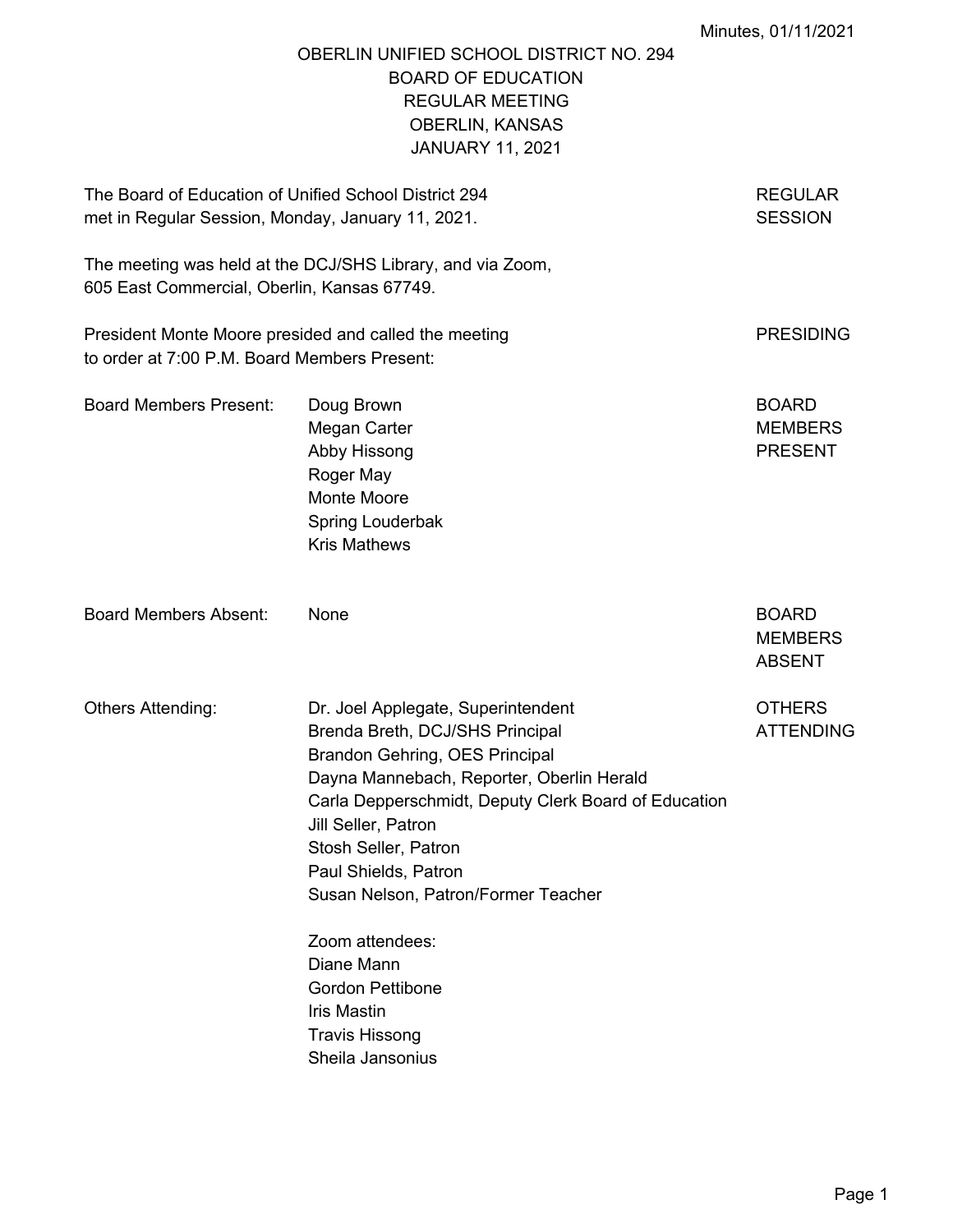The Pledge of Allegiance was said by those in attendance.

There was no Public Forum.

### Board Forum:

President Moore read a letter from Dan Wasson giving his NWKTC report. President Moore read a Thank You card from the DCJ/SHS faculty and staff. Megan Carter reported she had attended a President/Vice President Workshop. President Moore gave a report on his NKESC meeting.

### Board Appreciation:

Dr. Applegate presented each board member a certificate in recognition of their dedication and service to USD #294.

#### Adoption of Agenda:

President Moore wanted to clarify on XIII item I. Administrative Contracts. It should read Administrative Contract Renewals.

Moved by Megan Carter and seconded by Kris Mathews to MOTION adopt the agenda noting the clarification. Adopt Agenda is a strategies of the agent and adopt Agenda

#### Financial Reports:

Diane Mann from the Smoky Hill Education Service Center was available for any questions the board may have regarding the financial reports.

Doug Brown questioned the Visa Card payment for an IPAD/Case and Screen Protector. Dr. Applegate said he thought it was for streaming for the athletic department but would check into it and let them know.

#### Board Goals:

Dr. Applegate asked the building principals if there were any students or staff members currently on quarantine due to Covid. The elementary school does not have any currently, the high school had 2 students as of today.

There was some discussion on whether to do the climate survey in March as originally planned.

#### Consent Agenda for approval:

\* Minutes of November 9, 20202 meeting

\*Minutes of December 14, 2020 meeting

Megan Carter noted that in the December Minutes under the Motion to Approve the District Covid Plan and the Motion to Approve the Modified Quarantine Plan the vote of 7-0 needed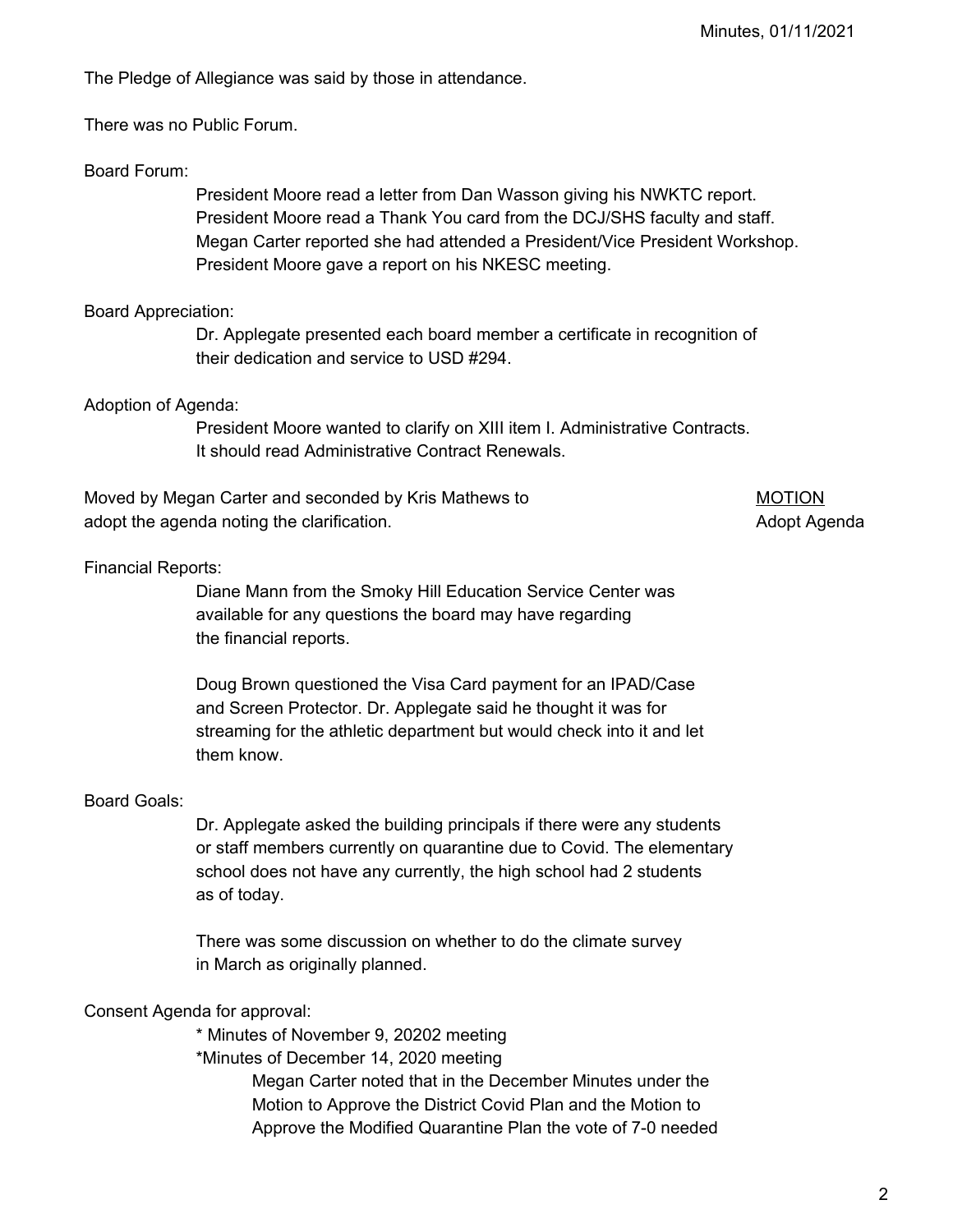# to be added to each motion. \* Approval of bills for payment

Moved by Doug Brown and seconded by Roger May to approve MOTION the consent agenda as presented with the correction in the December **Approve** minutes. Consent Agenda

Voted on and carried unanimously, 7-0.

There were no Annual Agenda Reports.

#### Discussion Items:

Jill and Stosh Seller presented information regarding starting Shooting Sports at the High School as a District Activity/Club. The only things required from the district would be the use of the school name and permission to use the eligibility requirements. The club would use the local gun range and would not require travel unless they participated in state or national events which are optional. Grades 6-12 could be eligible.

Jill Seller asked that they be added to the February agenda for an action item.

(Jill and Stosh Seller left the meeting at 7:39 p.m.)

Paul Shields gave a presentation to the board regarding the Decatur Community Education Foundation. Stating the foundation was started in 2004. There are several parts of the foundation: endowments, scholarships, and education, explaining each of them. He stated that he could give them a copy of the annual report when it became available.

(Paul Shields left the meeting at 7:52)

Moved by Megan Carter and seconded by Spring Louderback to go into MOTION executive session for a period of 20 minutes under the non-elected Executive personnel exception under KOMA to discuss an individual employee's Session performance, discuss an individual employee's contract, and discuss Personnel interviews with prospective employees with the board and superintendent present. Returning to open session at 8:13 p.m.

Voted on and carried unanimously, 7-0.

(Susan Nelson left the meeting at 8:02) (Dr. Applegate left the executive session at 8:04 p.m.)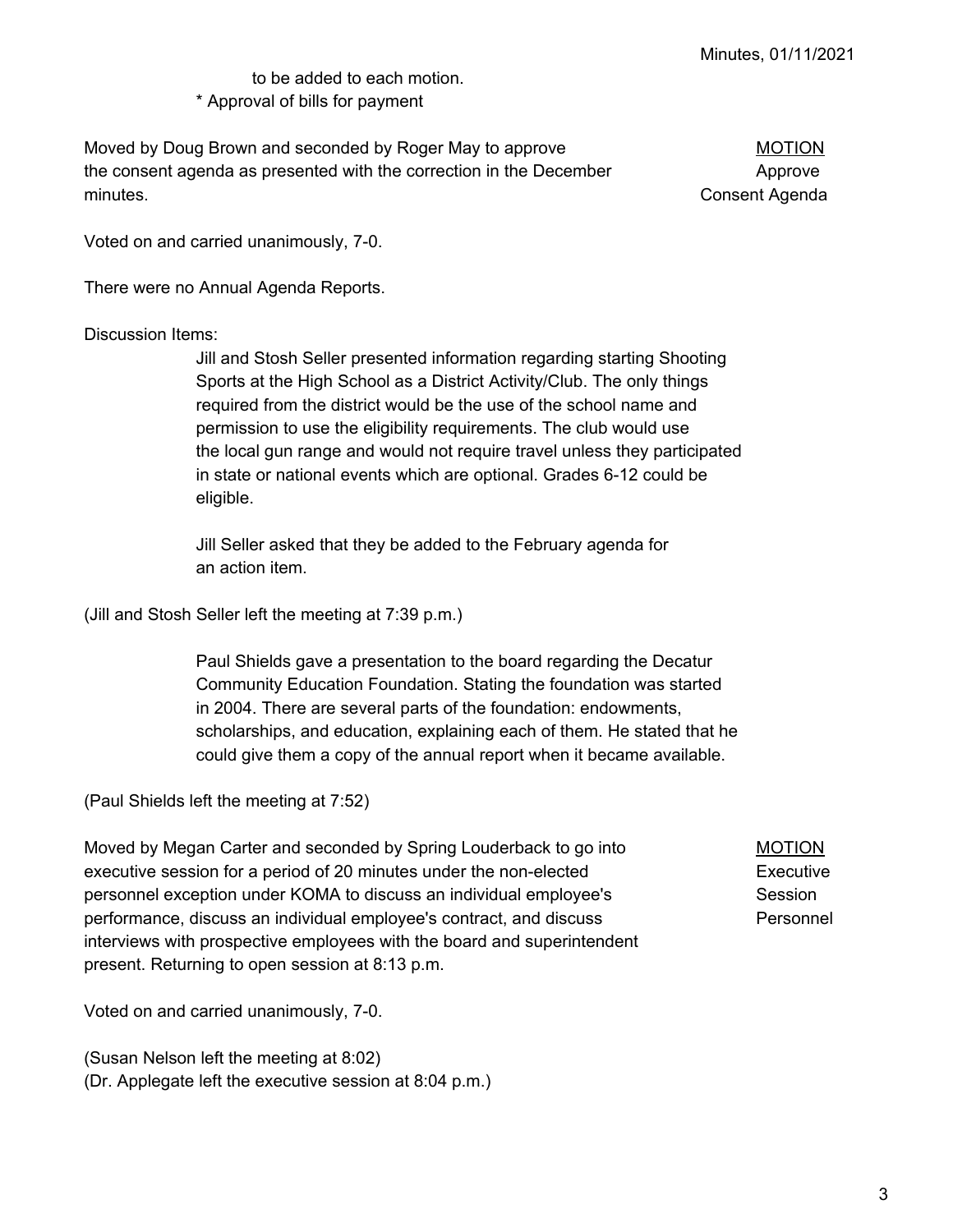President Moore called the meeting back in session at 8:13 p.m. with no action taken.

\*Election of officers

President Moore opened up the nomination of Board President. Kris Mathews nominated Doug Brown for President. Spring Louderback seconded the nomination.

Moved by Roger May and seconded by Megan Carter to cease MOTION the nominations and cast a unanimous ballot for Doug Brown Cease for Board President. The state of the state of the state of the South American School and The South American School and The South American School and The South American School and The South American School and The South Am

Voted on and carried unanimously, 7-0. Doug Brown is President.

Monte Moore nominated Megan Carter for Vice President. Roger May seconded the nomination.

Moved by Kris Mathews and seconded by Roger May to cease MOTION the nominations and cast a unanimous ballot for Megan Carter Cease for Board Vice President. The state of the state of the state of the Nominations of the Second Vice President.

Voted on and carried unanimously, 7-0. Megan Carter is Vice President.

#### \*Smoky Hill Contract

The Board discussed the Smoky Hill annual contract. Dr. Applegate stated that they are open to some flexibility in the 12-month contract, possibly renegotiating the contract in June or July.

| Moved by Megan Carter and seconded by Spring Louderback | <b>MOTION</b>           |
|---------------------------------------------------------|-------------------------|
| to approve the annual contract as presented.            | <b>Approve Contract</b> |

Voted on and carried unanimously, 7-0.

#### \*Spanish Curriculum Agreement

The Board discussed the Fuel Ed agreement with the SWPRSC to teach Spanish at the high school for the Spring Semester. Currently there are about 20 students enrolled in Spanish 1-3.

| Moved by Spring Louderback and seconded by Roger May | <b>MOTION</b> |
|------------------------------------------------------|---------------|
| to approve the SWPRCS agreement for Spanish classes  | Approve       |
| for the Spring Semester.                             | Agreement     |

4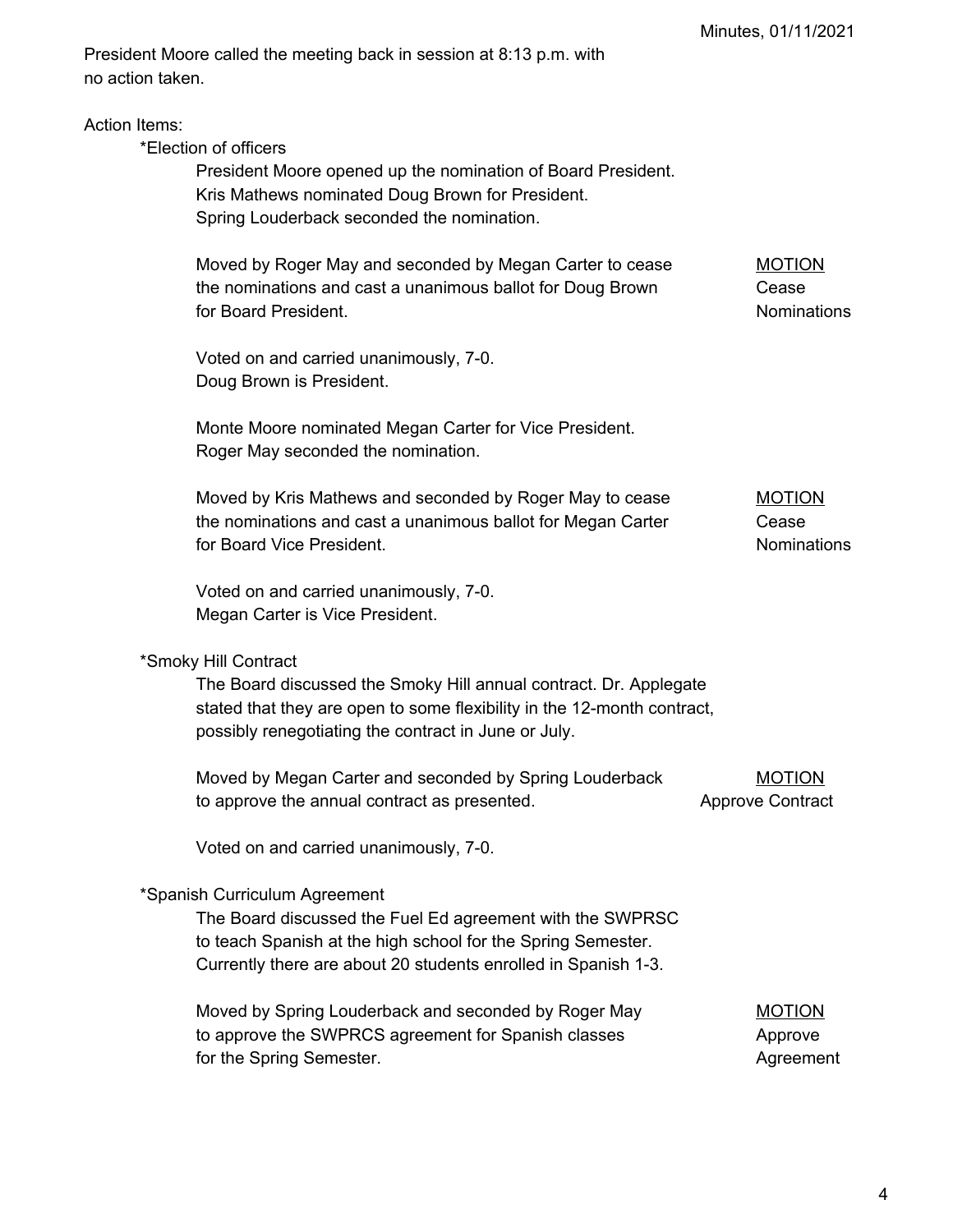|                                                                                                                                                                                                                                         | Minutes, 01/11/2021                      |
|-----------------------------------------------------------------------------------------------------------------------------------------------------------------------------------------------------------------------------------------|------------------------------------------|
| Voted on and carried unanimously, 7-0.                                                                                                                                                                                                  |                                          |
| *Wrestling Mat Sealed Bid/Sale<br>Brandon Gehring, asked permission to sell 2 old wrestling mats by<br>sealed bid with a minimum price being \$200.00 per section.                                                                      |                                          |
| Megan Carter moved and Monte Moore seconded the motion to<br>sell by sealed bid with a minimum price of \$200.00 per section<br>of the old wrestling mats.                                                                              | <b>MOTION</b><br>Sealed Bid              |
| *Donation to Athletics Department<br>John Stanley Memorial Foundation would like to make a<br>donation to the athletics department to be used for live<br>streaming of school activities for current and future use.                    |                                          |
| Roger May moved to accept the John Stanley Memorial<br>Foundation Donation to the athletics department. Spring<br>Louderback seconded the motion.                                                                                       | <b>MOTION</b><br><b>Accept Donation</b>  |
| Voted on and carried unanimously, 7-0.                                                                                                                                                                                                  |                                          |
| * Anonymous Donation to Athletics Department<br>There was an anonymous donation of \$1,000 to the Athletic<br>Department to help defray the loss of monies<br>due to Covid 19.                                                          |                                          |
| Roger May moved to accept the anonymous donation.<br>Spring Louderback seconded the motion.                                                                                                                                             | <b>MOTION</b><br><b>Accept Donation</b>  |
| Voted on and carried unanimously, 7-0.                                                                                                                                                                                                  |                                          |
| * Approval of Pre School Grants<br>Dr. Applegate would like permission from the board to<br>apply for the KSDE Early Childhood Grant and the KPP<br>Grant to help fund Pre School. The grants are due before<br>the next board meeting. |                                          |
| Megan Carter Moved to grant permission to apply<br>for both the KSDE Early Childhood Grant and the KPP Grant.                                                                                                                           | <b>MOTION</b><br><b>Apply For Grants</b> |
| *Board Clerk<br>Superintendent Applegate recommends the hiring of<br>Jolene Dempewolf as board clerk.                                                                                                                                   |                                          |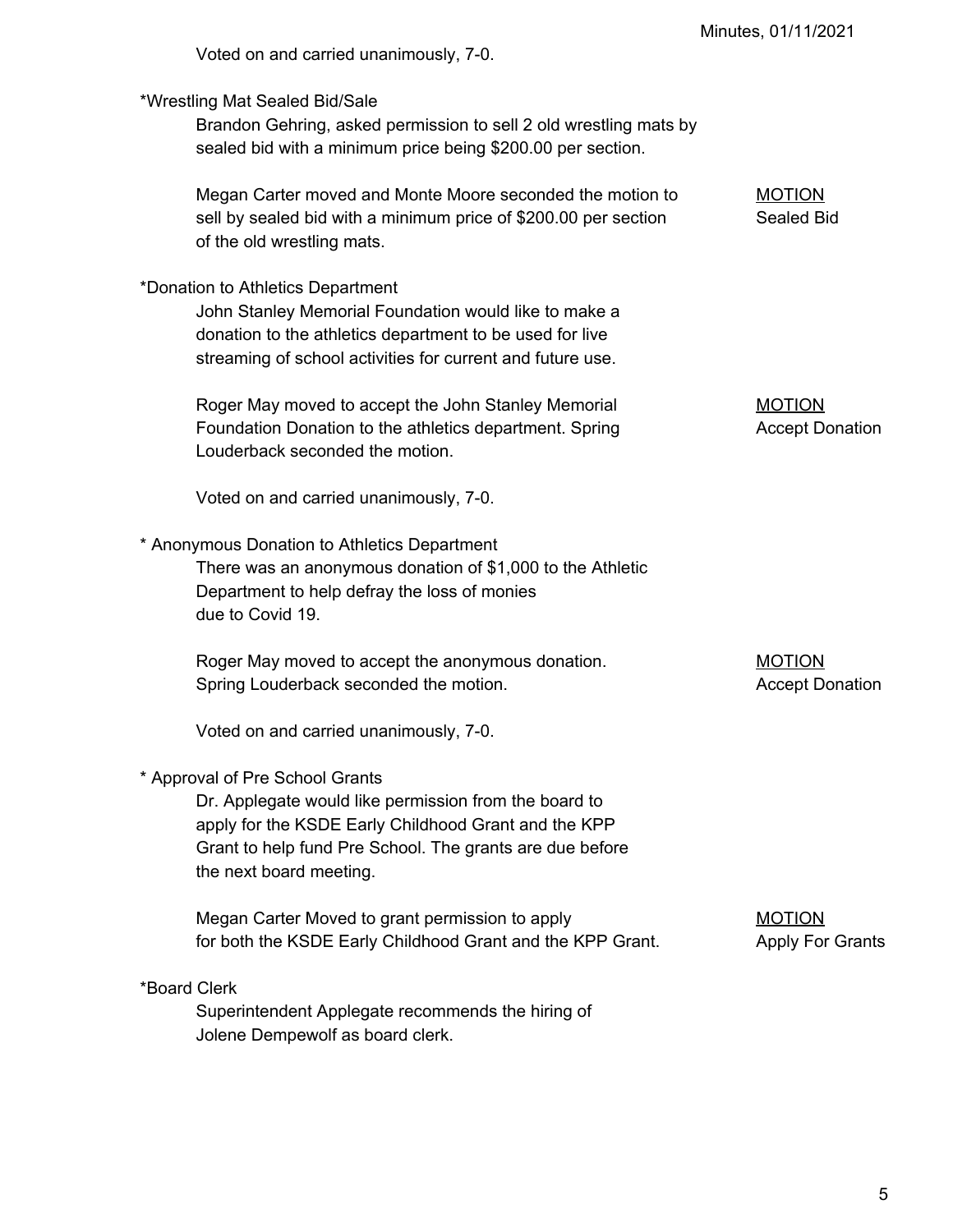|                          | Moved by Kris Mathews and seconded by Megan Carter<br>to hire Jolene Dempewolf as board clerk.                                                                                                         | <b>MOTION</b><br>Hire                  |
|--------------------------|--------------------------------------------------------------------------------------------------------------------------------------------------------------------------------------------------------|----------------------------------------|
|                          | Voted on and carried unanimously, 7-0.                                                                                                                                                                 |                                        |
|                          | Megan Carter moved and Monte Moore seconded the recommendation<br>to move item XVII, Executive Session on the agenda to now.                                                                           | <b>MOTION</b><br>Change In<br>Agenda   |
|                          | Voted on and carried unanimously, 7-0.                                                                                                                                                                 |                                        |
|                          | Megan Carter moved to go into Executive Session for a period of 6<br>minutes under the non-elected personnel exception under KOMA<br>to discuss an individual employee's contract with just the board. | <b>MOTION</b><br>Executive<br>Session  |
|                          | The board will return to open session in this room at 8:45 p.m.                                                                                                                                        |                                        |
|                          | Voted on and carried unanimously, 7-0.                                                                                                                                                                 |                                        |
| with no action taken.    | President Doug Brown called the meeting back in session at 8:45 p.m.                                                                                                                                   |                                        |
|                          | * Administrative Contract Renewals<br>Megan Carter moved and Kris Mathews seconded the<br>motion to renew the Elementary Principal, Brandon<br>Gehring's Contract for one year,                        | <b>MOTION</b><br><b>Renew Contract</b> |
|                          | Voted on and carried unanimously, 7-0.                                                                                                                                                                 |                                        |
|                          | Megan Carter moved and Spring Louderback seconded the<br>motion to renew the High School Principal, Brenda<br>Breth's Contract for one year.                                                           | <b>MOTION</b><br><b>Renew Contract</b> |
|                          | Voted on and carried unanimously, 7-0.                                                                                                                                                                 |                                        |
|                          | Megan Carter moved and Spring Louderback seconded<br>the motion to extend the Superintendent, Dr. Applegate's<br>Contract for 2 years.                                                                 | <b>MOTION</b><br><b>Renew Contract</b> |
|                          | Voted on and carried unanimously, 7-0.                                                                                                                                                                 |                                        |
| <b>Discussion Items:</b> | *Policy Committee<br>Board members discussed the recommendations from<br>their individual committees for necessary changes in<br>sections D, E, and F of the Board Policy Book.                        |                                        |
|                          | *Board Books                                                                                                                                                                                           |                                        |

Minutes, 01/11/2021